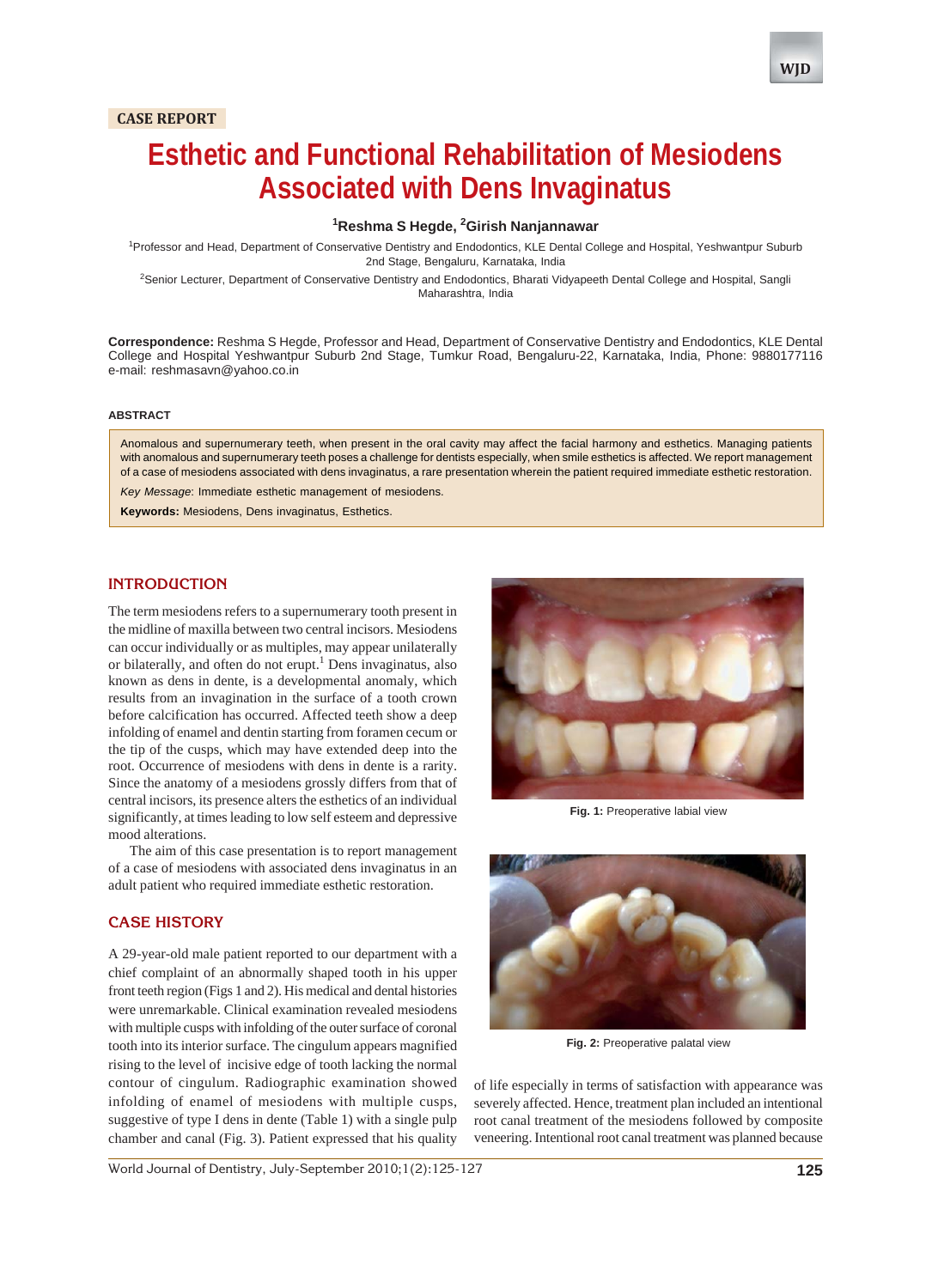*Reshma S Hegde, Girish Nanjannawar*





**Fig. 3:** Preoperative radiograph

**Fig. 4:** Postobturation radiograph



**Fig. 5:** Tooth preparation for direct composite veneer



**Fig. 6:** Postoperative finished resoration (Labial view)



**Fig. 7:** Postoperative finished resoration (Palatal view)

extensive tooth reduction was essential, especially on the palatal aspect of mesiodens to get the required anatomy matching that of the palatal aspect of central incisors.

Root canal procedure was completed with established standard of care, obturation was completed using lateral condensation technique (Fig. 4).Though the morphology of tooth in the present case was unusual diagnostic radiograph showed normal pulp chamber, single root with single canal, hence routine access opening was done with no much modification.Tooth preparation for composite veneering was done using round end tapered fissure bur (Fig. 5). Acid etching and bonding agent application was done followed by composite veneering using ceram × duo composite kit. Final finishing and polishing was done using soflex polishing kit (Figs 6 and 7). At the end of treatment, we had achieved acceptable esthetics and function. Unlike routine veneer preparation, in the present case extensive tooth preparation was essential to get the required anatomy matching that of central incisors. The follow-up was done for 6 months.

# **DISCUSSION**

The etiology and genetic consideration of supernumerary teeth remain unclear. Among the several theories proposed for the etiology of hyperdontia, the hyperactivity theory has been more accepted. It states that supernumerary teeth are derived from independent local hyperactivity of the dental lamina. The hypothesis is that lingual extension of an additional tooth bud leads to a eumorphic mesiodens while the rudimentary form arises from proliferation of epithelial remnants of the dental lamina induced by pressure of dentition.<sup>2,3</sup> Mesiodens are the most common supernumerary teeth and the literature reports its overall prevalence to be between  $0.15\%$  and  $1.9\%$ .<sup>4,5</sup> Mesiodens can significantly alter tooth occlusion and esthetics by altering the eruption path and position of permanent incisors.<sup>6,7</sup>

Dens invaginatus, also known as dens in dente, is a developmental anomaly, which results from invagination in the surface of a tooth crown before calcification has occurred.<sup>8</sup> A widely used classification (Table 1) to characterize the extent of malformation associated with dens invaginatus has been presented by Oehlers $(1957)$ .<sup>9</sup> The deep palatal defects of coronal dens invaginatus frequently gives rise to caries and pulp infection. The bizarre anatomy usually aids in retention of plaque.10 Our patient presented with type I variant of dens in dente in the mesiodens.

| Table 1: Classification of dens invaginatus <sup>17</sup> |                                                                                                                                           |  |
|-----------------------------------------------------------|-------------------------------------------------------------------------------------------------------------------------------------------|--|
| Classification                                            | <b>Description</b>                                                                                                                        |  |
| Type I                                                    | The invagination, which is enamel lined, is<br>confined within the tooth crown                                                            |  |
| Type II                                                   | The enamel lined invagination extends into<br>the root but remains confined as a blind sac<br>and communication with the pulp is possible |  |
| Type III                                                  | Invagination penetrates the root and forms<br>an additional lateral or apical foramen                                                     |  |